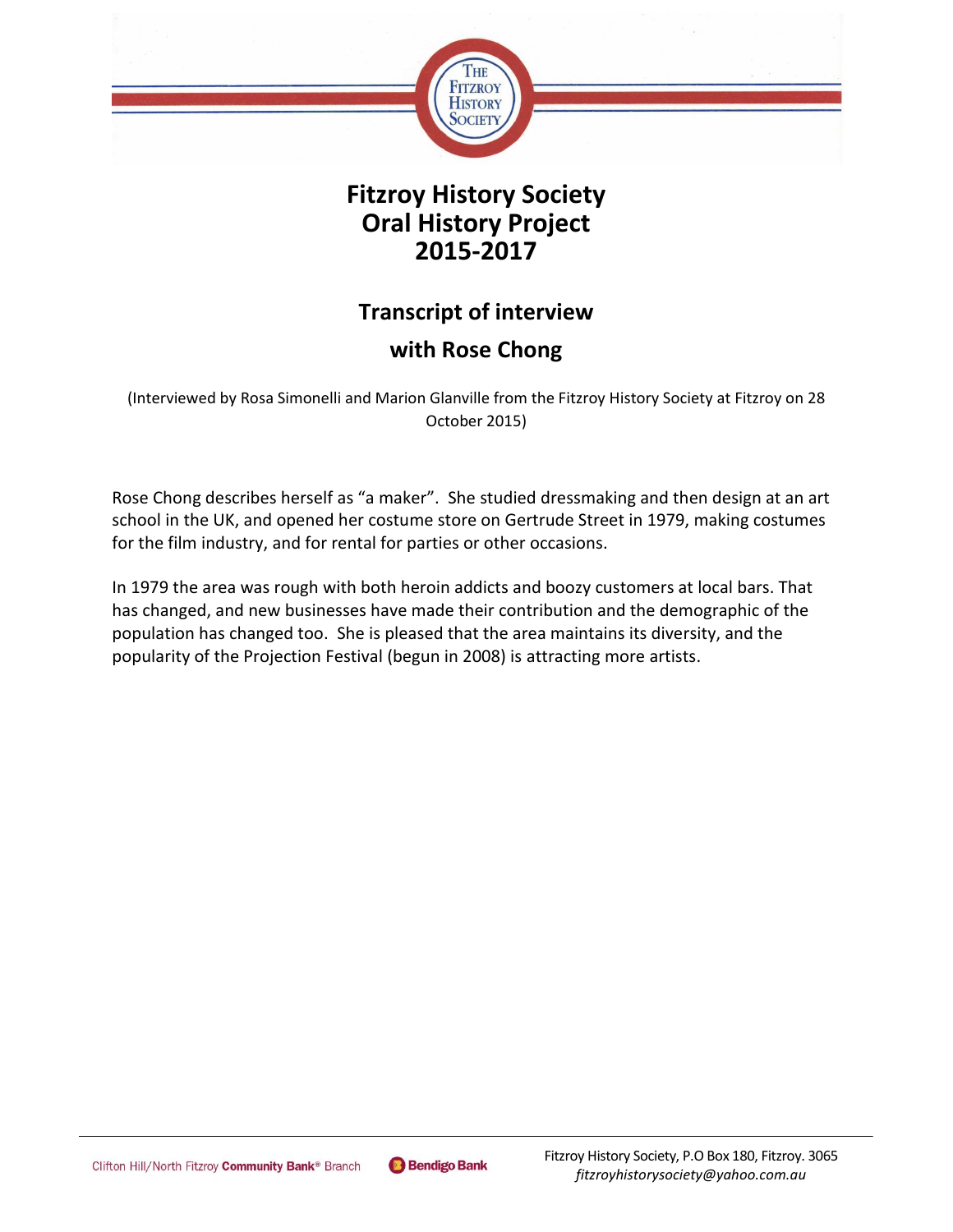

## **START OF TRANSCRIPT**

- Facilitator 1 …other researchers if they want to, but the History Society thought that they should get recording of people, long term residents.
- Rose Chong: Yep, well I'm not a long I moved in here, into this shop, in '79. Does that qualify me as…
- Facilitator 2: That's 36 Years ago Rose, I think it does.
- Rose Chong: Yes, yep. So, alright then, so long as I'm qualified.
- Facilitator 1: Yes, well I don't know who put your name…but I said oh, I know her. You only know me by sight I think...but I'm, I've been around for a while.  $[0:45]$
- Rose Chong: The Fitzroy History Society, I don't know why it is but every time they've got something and I think that looks really interesting, we'll go, there's a reason why we can't go, and we're away, we've got to look after babies. Min's got a mother who's really sick and it's just, it happens every single time and I think oh, well that'd be really good. …I get the newsletter with the… That's why I know what's happening. I'd love to go to them. They had a walk just recently…which would have been really good and, oh, I took my granddaughter away and, anyway.
- Facilitator 2: Life sometimes gets in the way.
- Rose Chong: It gets in the way of, yeah, living.
- Facilitator 1: So you came here, you said, about 1979. You opened the shop, when was it, '80?
- Rose Chong: I think it was '79.
- Facilitator 1: It was when you were first here.
- Rose Chong: '79, yes. Yep, because before that I was in Queens Parade. You know, there used to be a health food shop there called Soul Food and it was a big, big building with three stories on the top and I was on the top floor. It's since burnt down actually.

[2:00]

Rose Chong: Yep, and on the ground floor there was a health food shop, when health food was new and exciting, I mean everybody's into it now but, and the owner of that shop asked me if I would like to, if we would go into business with him and we bought this building.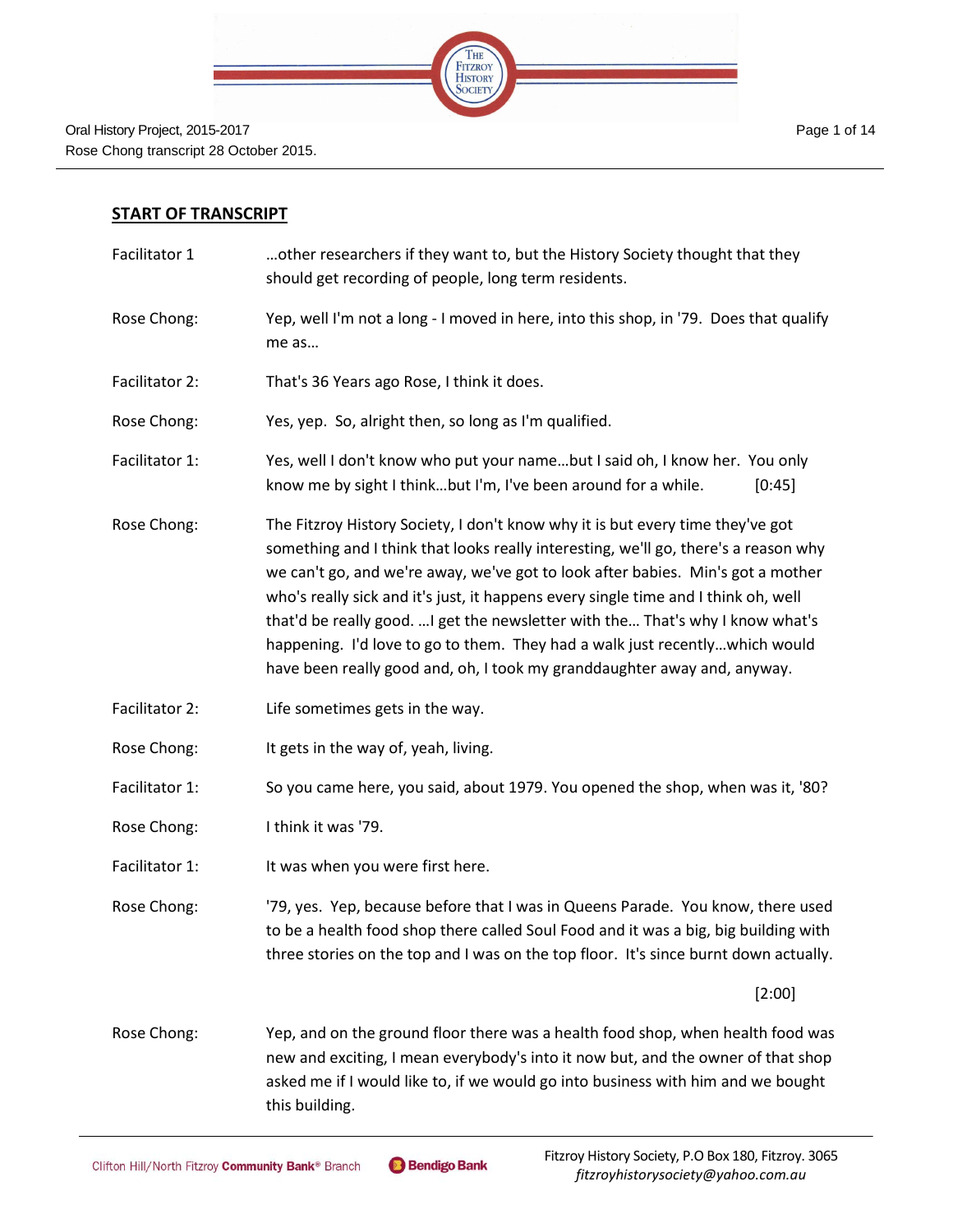

#### Facilitator 1: This one?

Rose Chong: This building. Then he decided he wanted to move on and I couldn't afford to buy his share so we sold to an investor and then some years later I managed to buy it back from her. So I'm lucky, I'm so lucky. I mean nobody then imagined that Gertrude Street would be anything other - and the reason we chose this place was because it was cheap. It was the closest to the city, cheapest, and in those days nobody would let their kids come and do work experience here because it was so dangerous and so creepy.

> This was the Macedonian Social Club, then there was the Albanian Social Club that was up here and then there was the Lithuanian Social Club and they were actually gambling clubs. They sold Nescafé but that was it, there was no - there wasn't any food or anything like that, it was cards.

- Facilitator 1: You'd think they'd need a little bit of food [laughs].
- Rose Chong: Well you never saw food, and you didn't go in there unless you were in the group. I don't know anybody that - it wasn't like you just drifted into the Macedonian Social Club for a cup of coffee, a cup of Nescafé [laughs]. They were really seedy, they were really seedy. I meant the facilities - it was all men - and the facilities out the back were as rough as guts. It was pretty confronting. There was a fire escape at the back there and the men, I saw them do it once, they'd just get to the top of the fire escape and wee into the garden. It was pretty awful, it was pretty awful [laughs].
- Facilitator 2: Were you living next door?

[4:35]

- Rose Chong: No I didn't live next door. I didn't move into next door until '96 when that became available. But, so that was, yeah, I've been here near-, well it'll be, it's 19 years, mm, living here.
- Facilitator 1: Right, and so you did all your training in England, did you?
- Rose Chong: That's right, I was trained as, I was apprenticed as a dressmaker and then I went to art school and did design. So I'm lucky I've got both strands. Nowadays people are usually one or the other, there's not very many people - and actually now I can, I'm sort of more of an artisan. The design side of it, it's useful to have it but it's not really my number one thing. I'm a maker.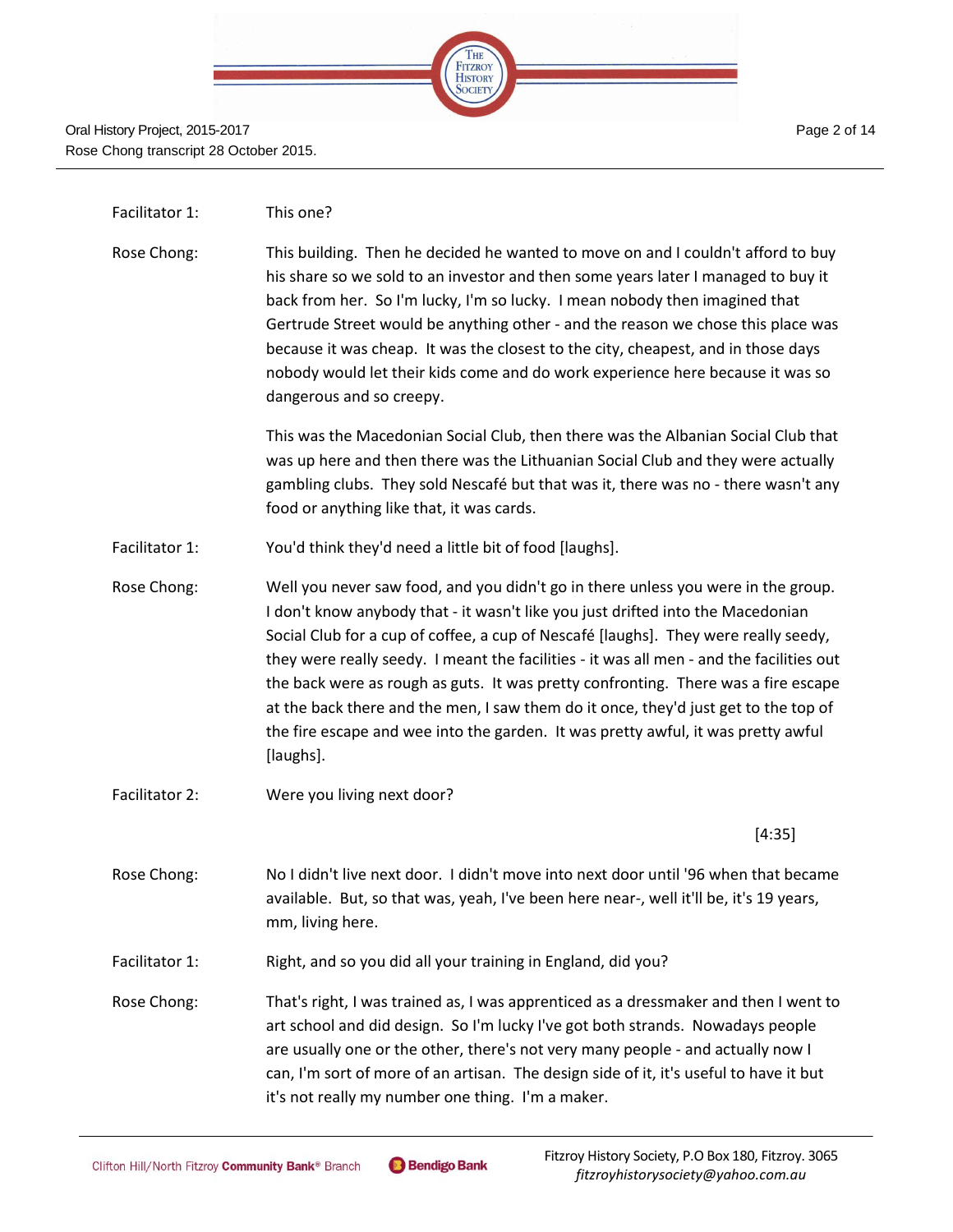

- Facilitator 2: In the '80s you worked on quite a number of films…some of them shot around here, usually when they wanted to recreate a much older Melbourne.
- Rose Chong: That's right, that's right.

Facilitator 2: Melbourne in the '30s or the slums of the…

- Rose Chong: Well we went all over the place in those days and I only really did period films, I'm a bit out of touch with contemporary and always have been so yeah, there were films made around here. Quite a lot of interiors, but do you remember in, I think it was in, was it Bell Street or Victoria Street? There was a big, those - it used to be a big theatre and I've… The Universal, and then it became-…
- Facilitator 2: Absolutely, they had a cinema there as well.
- Rose Chong: That's right and they used to do quite a bit of work there, they had some studios there that used to do quite a bit of filming in because it was cheap. But mainly we used to get everything ready here and interview the, do the fittings and stuff with the actors and then they'd be shot all over the place. But we've had quite a few famous [6:55] people, famous actors who weren't that famous at the time. Nicole Kidman came in here and…
- Facilitator 2: Greta Scacchi.
- Rose Chong: Yeah, Greta.
- Facilitator 2: I remember you made a gown for her to wear to the Cannes Film Festival.
- Rose Chong: Yeah, that's right, that's right. She actually comes back and visits actually, which is really sweet. Guy Pearce and Russell Crowe and, I mean they've all come in here but when they were babies, really, and we were all babies.
- Facilitator 2: I was going to ask you, how did you find working from here when you first moved in? The area was a rough, a rougher area than it is now. Because I grew up here it never struck me as rough, it was just what life was, but how did you find the people, your interactions with them?
- Rose Chong: There have been periods when it's been quite seedy and for a long time down the other end - Gertrude Street was, the only stuff you could buy here was heroin. You actually couldn't buy ordinary stuff but that seems, that changed when the Builders Arms changed hands. The Builders Arms was notorious. I've always worked in this room, this has been my domain and I've looked out of this window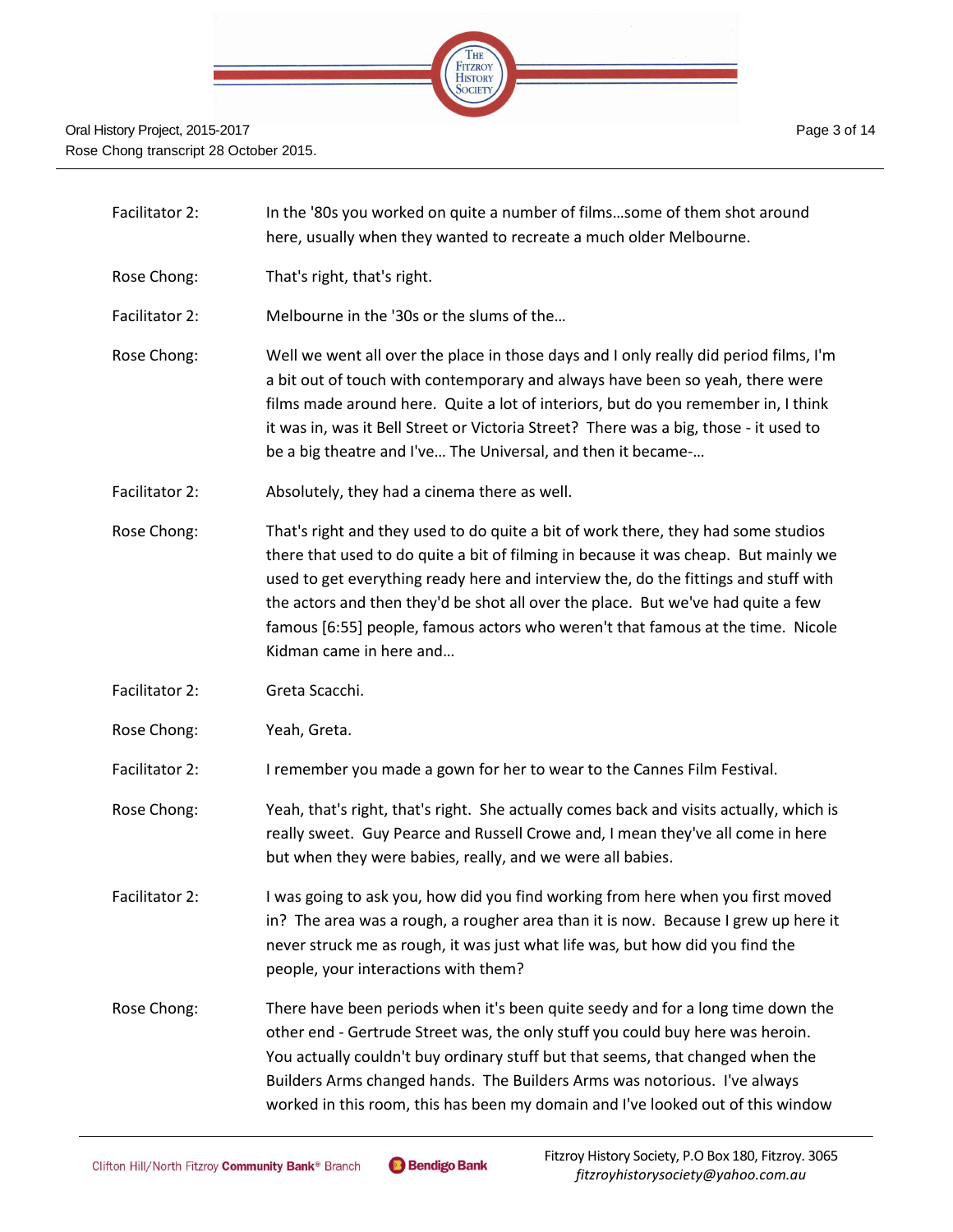and seen bodies in the street and we've just gone, shall we go and do something about it? No, someone else will. I mean it was so commonplace.

But then it changed hands and went, and for some time it was the [Franco Kotszo Room 8:47], do you remember that? It was in - and a different class of people came…not rich people…

[8:55]

| Rose Chong:    | Oh, it was great. Yeah, it was the Franco Kotzo. It changed hands                                                                                                                                                                                                                                          |         |
|----------------|------------------------------------------------------------------------------------------------------------------------------------------------------------------------------------------------------------------------------------------------------------------------------------------------------------|---------|
| Facilitator 1: | Was that with all the red                                                                                                                                                                                                                                                                                  |         |
| Rose Chong:    | Yes, yes.                                                                                                                                                                                                                                                                                                  |         |
| Facilitator 1: | Because it looked like his shop.                                                                                                                                                                                                                                                                           |         |
| Rose Chong:    | Yeah, well he didn't own it Do you remember Franco Kotzo?                                                                                                                                                                                                                                                  |         |
| Facilitator 1: | Oh, yeah.                                                                                                                                                                                                                                                                                                  |         |
| [Laughter]     |                                                                                                                                                                                                                                                                                                            |         |
| Rose Chong:    | Well that sort of brought different people in and then other people had the guts<br>to sort of buy into a business and make it a bit better. I mean now the only<br>people who are left from the good old days are the billiard people, the people -<br>oh, is he still there? The barber across the road. |         |
| Facilitator 1: | Yeah, I was going to [unclear] the barber.                                                                                                                                                                                                                                                                 |         |
| Rose Chong:    | Yeah, those are the two long term people. But the Iron Works had been here for<br>donkey's years and they've recently they've recently moved out.                                                                                                                                                          |         |
| Facilitator 2: | I think the father became too old, really, to keep running the business and                                                                                                                                                                                                                                |         |
| Rose Chong:    | Yeah, he had a lot of problems and it was a bit of an anachronism here, too,<br>because they needed truck space and there was always arguments about parking.                                                                                                                                              |         |
| Facilitator 2: | So as the area changed you were witness to all of that.                                                                                                                                                                                                                                                    |         |
| Rose Chong:    | Yes.                                                                                                                                                                                                                                                                                                       | [10:23] |
| Facilitator 2: | What really stands out for you?                                                                                                                                                                                                                                                                            |         |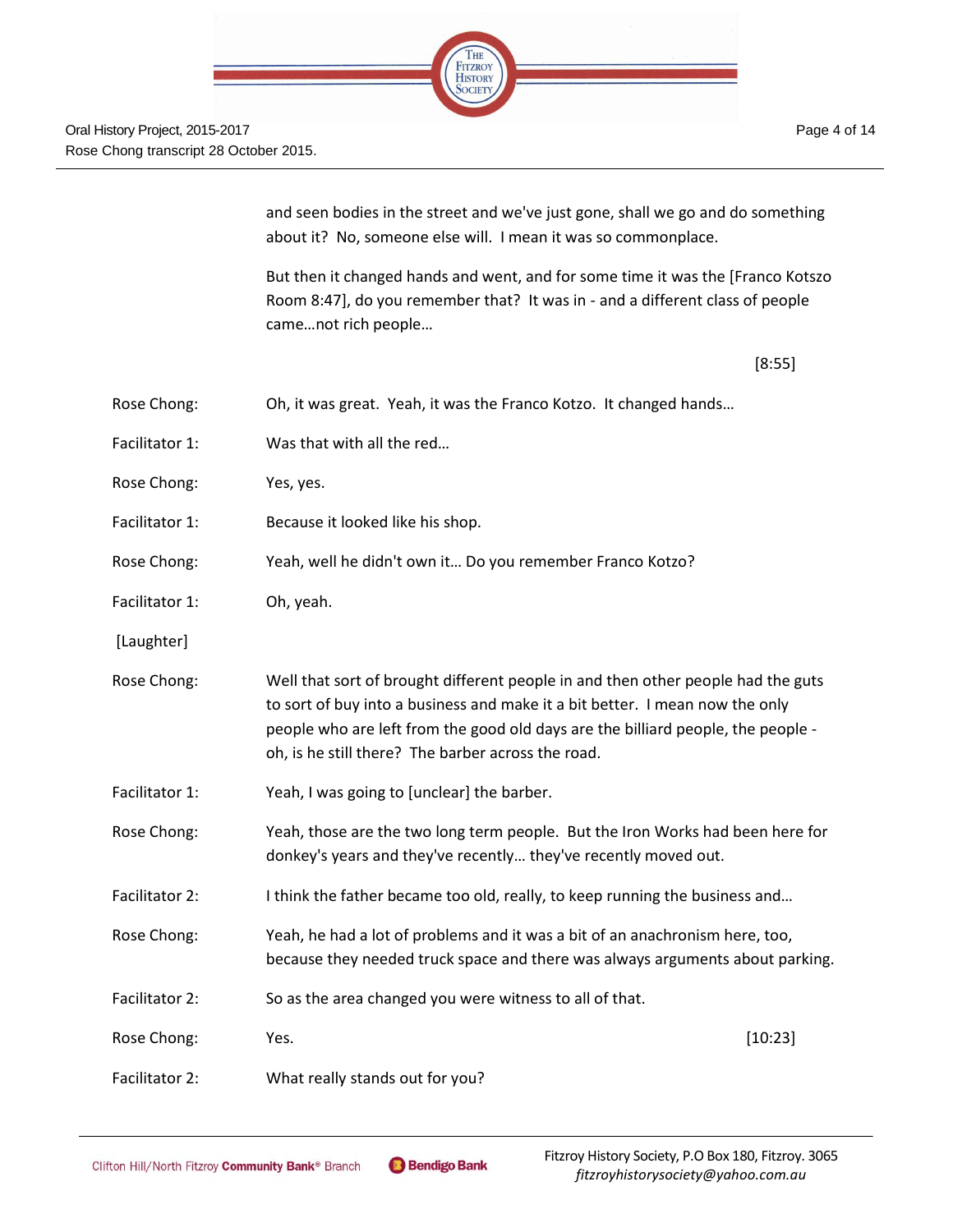

| Rose Chong: | In terms of the changes? Well I think what we've been lucky about is that no-one's    |
|-------------|---------------------------------------------------------------------------------------|
|             | ever had the idea of getting rid of the housing commission which means that we        |
|             | have across the board here. In some other places that go upmarket the older           |
|             | residents don't feel welcome anymore and that isn't the case here. We've still got    |
|             | our local characters. You see African families walk down here, the indigenous         |
|             | community's still got a big presence in this street and so you don't feel - I mean    |
|             | occasionally there's places, like if you go to South Yarra you don't feel nearly sort |
|             | of hip enough.                                                                        |
|             |                                                                                       |

- Facilitator 2: Well-dressed enough, well-groomed enough [laughs].
- Rose Chong: Yeah, and here it's I mean if you want to you can go across to Moon Over Water and spend \$500 for a meal for two people, but, so that - so we do have people, I mean they're still going strong, I mean they're going strong. But, so we've got those, that - it's actually calmed down a little bit from when it was heaving nightclubs on the corner of the road here and for some reason that has just toned down a little bit. It used to be, you used to have people - it was a sea of vomit on Sunday morning all around this corner. But that's calmed down and I don't know why. I mean people were despairing about it and then it… I mean things move on. I think you'd be hard pressed to buy heroin here now, you'd have to go somewhere else.
- Facilitator 1: Well I think that the police did move them on. So Richmond got a bigger…
- Rose Chong: Yeah, they got a serve, didn't they?

[12:30]

- Facilitator 1: But I read once I don't think I thought up myself that part of why the heroin's not sort of focussed in one place is mobile phones.
- Rose Chong: Oh, they can go anywhere now.
- Facilitator 1: They don't have to be in one place. Soon after I moved in there were the big hot spots for selling heroin, it was a University of Melbourne study, was outside the supermarket, Coles/Woolworths, and at the end of Webb Street, they were the two spots… and then mobile phones came in and…

Rose Chong: Gracious. They moved away. Rose ChongWell once - I think it was probably 20 years ago, this was before the Builders Arms changed hands - the police came and said they'd got their eyes on somebody and could they use this room as a vantage.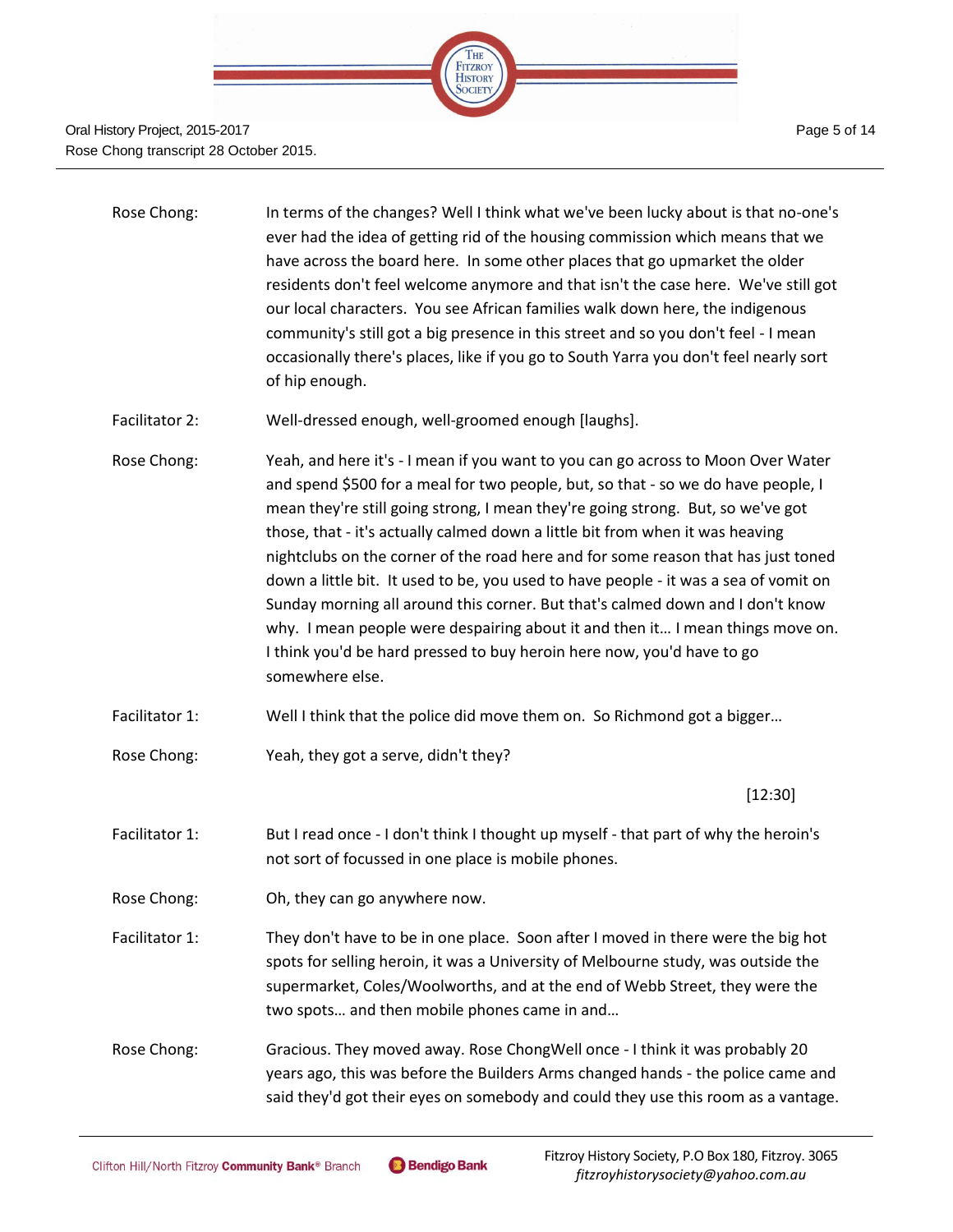

It was great fun. I'd finish my work and the cops would come in and they'd set themselves all up with their cameras and what have you and then they'd make themselves cups of tea and they'd stay here all night with their cameras. So then in the morning, morning, and it, like I mean it must've cost them a fortune, because…

- Facilitator 2: I've seen that in films, I didn't realise it happened to you.
- Rose Chong: They really did it. But the thing that used to crack us up was they, I don't know, I mean detectives look like detectives whatever they do somehow and they would walk into the shop at six o'clock with detectives written all over them and I was amazed that the people across the road didn't twig. Then we said look, you need to disguise yourself and we gave them…
- Facilitator 1: The right place to be. [14:19]
- Rose Chong Rose Chong plastic bags to come in with. But it was hopeless. They were so sweet, they used to clean up, they were so careful about cleaning their coffee cups and their pizza boxes and stuff and then when they left they gave us a great big bunch of flowers. It was…
- Facilitator 1: But did they get their man?
- Rose Chong: Actually they did, they did. It was when the Eastern European people were involved in all of that and they did get a Mr Big of some sort, I don't know. Yeah, so it was good.
- Facilitator 2: So you actually migrated here from England… and got this one cultural shock, then you migrated to Fitzroy and another cultural shock.
- Rose Chong: That's right. [Laughs] Well when I first arrived my husband was a struggling student at Melbourne Uni and he got - I met him in England. We were in Cambridge and I was lured over here and we lived in Scotchmer Street. Which again, North Fitzroy was nothing, it was nothing special and we rented there…
- Facilitator 2: What year was that?
- Rose Chong: That was '73, and then we moved to Clifton Hill and babies and what have you, and then we spent 13 years in Coburg because we needed a much bigger house. Then the boys grew up and I was sick of having their motorbikes and everything everywhere so we moved, that's when we moved back here. But when I first set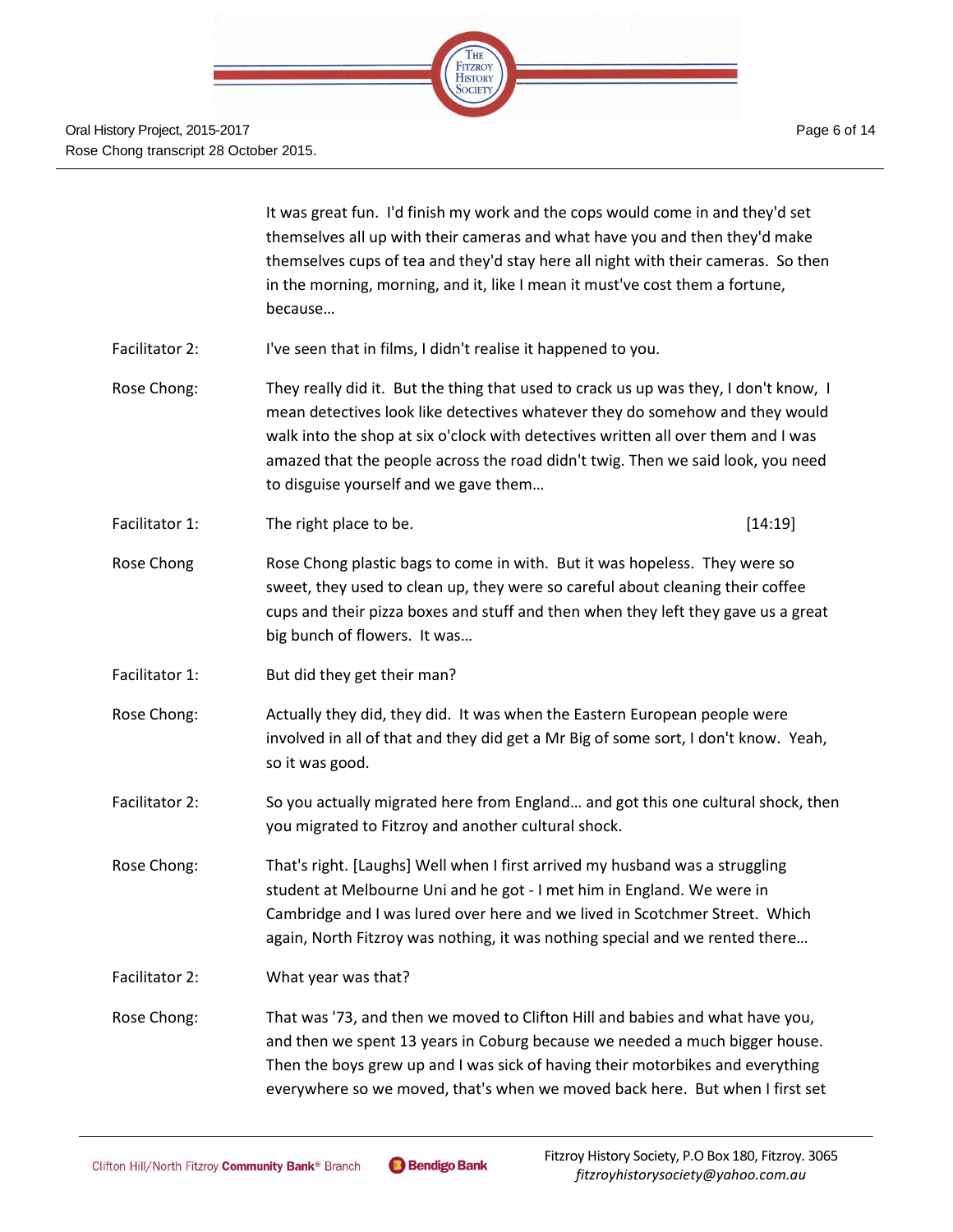up this business here I was commuting from Coburg and the boys were at North Fitzroy Primary School and they'd come on the tram and meet me here and we'd go back together. Those boys are now 40s and so that's a while.

My grand-, one of the, my baby boy has come back to roost and he lives next door here with his wife and two kids and that little boy's just started at North Fitzroy Primary School. Yeah, so - did your kids go to North Fitzroy? I can't remember. [16:44]

- Facilitator 2: My grandkids did. My children went to Rathdowne Street because I'm in Hanover Street…
- Rose Chong: Yes, I remember.
- Facilitator 2 …and I don't drive and as you know I worked all the way through. So I'd just cart them across the park and then, it was just a five minute walk across…the park, it was easier. But my grandson went to North Fitzroy.
- Rose Chong: Did he really? So you've got older grandchildren, have you now?
- Facilitator 2: Well he's at Northcote High now so he'll be 15, oh, he's just turned 15 that's right, we had a birthday party. So yes, and my kids are the same age as yours, yes.
- Rose Chong: Gracious. Yeah, they grow, don't they?
- Facilitator 2: Yeah. But you've always lived in areas that have been full of migrants and so quite vibrant because of that, I imagine.
- Rose Chong: It's very strange. If you, I mean wherever you go in Melbourne it's like, it can be, like going into a different, like going on holiday to a different city. You can go to Springvale, you can go to - where do we go where it's all Indian people? Frankston.
- Facilitator 2: Dandenong. [17:57]
- Rose Chong: Dandenong, Dandenong.
- Facilitator 2: Surrey Hills, a different world.
- Rose Chong: That's right and it's…
- Facilitator 1: Footscray would be different.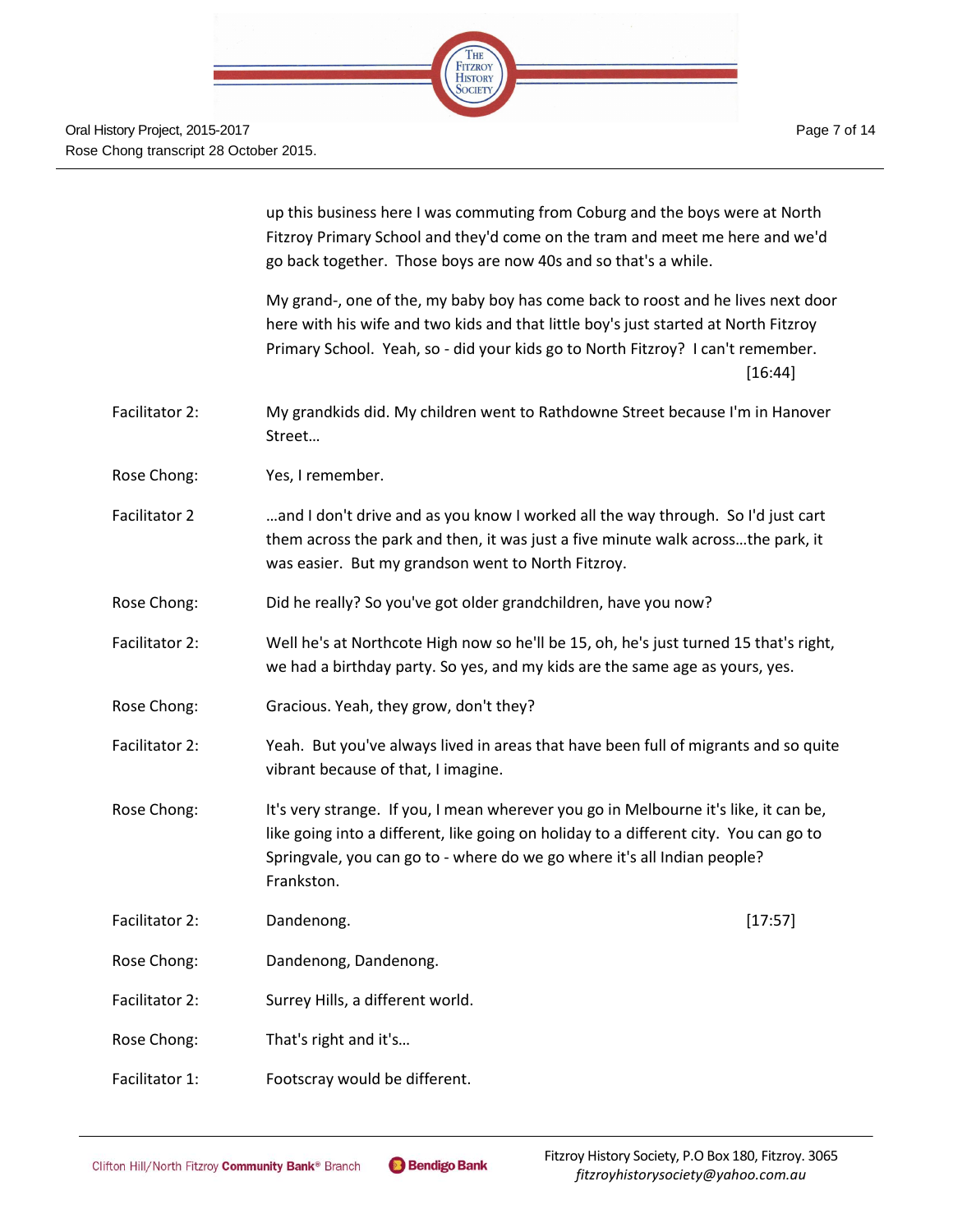

- Rose Chong: Yes, yep. Well two of my sons live in Footscray and if I didn't live in Fitzroy I'd probably live in Footscray. I can't imagine living south of the river, just can't. We very rarely go there anymore. We used to go to Theatre Works, it's a theatre at the other side, but we get all into a snarl up with parking and we can't cope, so it's too much [laughs]. I know there's sea over there, which is nice, but [laughs].
- Facilitator 2: Yes, true. With the changing demographic in Fitzroy, you've already commented on how that's not really impacting on the character of the area very much, is there anything you actually think that Fitzroy's losing by becoming more, in its process of becoming more gentrified?
- Rose Chong: It is a bit rough on young people that want to live here because, I think I read in the paper, for every one share house room there's 38 people apply and it's the most difficult in the whole of Australia, is Fitzroy, to get a room. So I've got youngsters on my staff, for instance, who would love to live closer and just can't afford it. I mean I think that - but I don't know how you fix that, you can't fix that. If you sort of make it cheaper somehow, which is impossible, then all the people that have coffee shops and stuff would also - you've got to have one with the other, really.
- Facilitator 2: But the problem there is that as you've pointed out, once upon a time if you didn't have a lot of money you could live in Eltham or Fitzroy and they're both suburbs that have quite a lot to offer. Whereas these days you need to go out to Melton to be able to get comparable value and there aren't any services there. So that is a really serious problem.
- Rose Chong: It is a problem, it is a problem and I mean when we rail about it then I have to stop and say, this is my fault. Because I had four boys [20:28] and I've got eight grandchildren and it's my fault, really. We should have all not had kids. That's, I mean or aren't we allowed to have one, we're allowed to replace ourselves and I've overdone it. So that's the cause of…
- Facilitator 2: [Laughs] I'm thinking that mea culpa is beyond the scope of this… interview but I see what you're saying, I'm almost as guilty. I only had three kids and I only have five grandchildren but… [laughter]
- Rose Chong: You're to blame. Of course we want them all to live close but luckily...
- Facilitator 2: But you've done the right thing, yours are in [America].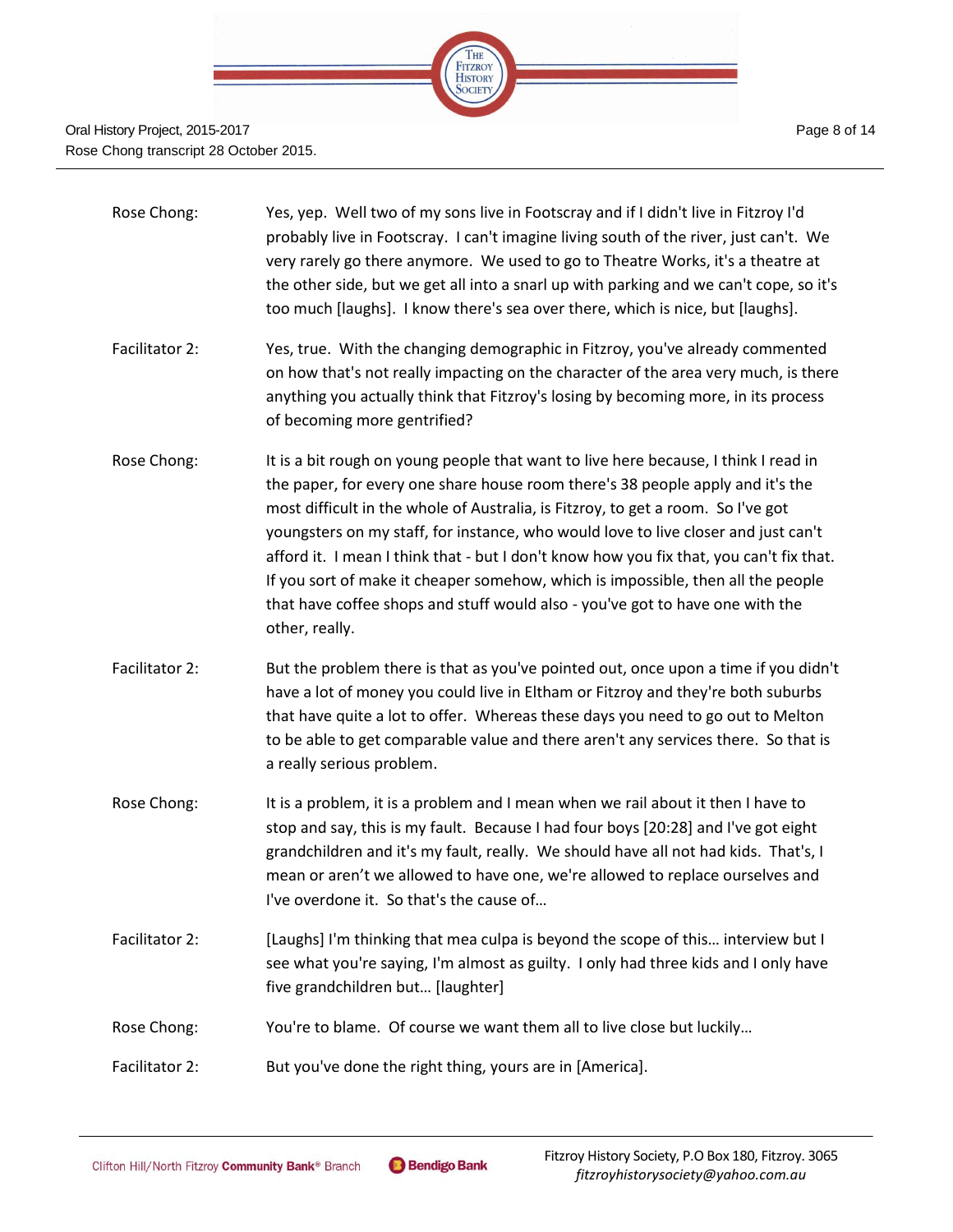

| Rose Chong:    | Well luckily for me, I'm very lucky, I've got a son - and that was because 20 years<br>ago when I was doing renovations on this place I wanted to find out who owned<br>the property next door. I managed to go to the Council and find the, and these<br>people didn't have a telephone. They were market gardeners in Werribee. So I<br>got into the car and drove out and said, do you mind if we do fencing and stuff like<br>that? Then the bloke said, I don't mind, I want to flog the place, it's a nuisance to<br>me.                                       |
|----------------|----------------------------------------------------------------------------------------------------------------------------------------------------------------------------------------------------------------------------------------------------------------------------------------------------------------------------------------------------------------------------------------------------------------------------------------------------------------------------------------------------------------------------------------------------------------------|
|                | So I said well, I'll buy it then and I came back and told my husband, you should<br>know that we've just - and he was appalled, absolutely. I remember him saying<br>we're ruined, we're ruined. But it was fortuitous, really. So that's where he lives,<br>in the flat above there so that's how we - we look after his babies, he changes our<br>light bulbs for us [laughs].                                                                                                                                                                                     |
| Facilitator 2: | It works out beautifully.                                                                                                                                                                                                                                                                                                                                                                                                                                                                                                                                            |
| Rose Chong:    | Yeah, yeah it's good.                                                                                                                                                                                                                                                                                                                                                                                                                                                                                                                                                |
| Facilitator 2: | With your kids, do you know how they feel about Fitzroy? Is their attitude to<br>Fitzroy different to yours?<br>[22:34]                                                                                                                                                                                                                                                                                                                                                                                                                                              |
| Rose Chong:    | This boy loves Fitzroy. He had a brief sojourn in Preston where somebody told<br>him when you have babies you have to have a lawn and he then worked out you<br>have to mow it and said could he come back.                                                                                                                                                                                                                                                                                                                                                          |
| [Laughter]     |                                                                                                                                                                                                                                                                                                                                                                                                                                                                                                                                                                      |
|                | So that one loves Fitzroy and the other two are in Footscray. One I think would<br>come back here in a heartbeat because his wife works with Circus Oz and we<br>would, and he's investigated selling Footscray and moving back here but the sums<br>didn't add up. The other family's pretty happy in Footscray. Then my number<br>three son lives in Noosa. So he had a little restaurant just down here and then a<br>tragedy happened and so he actually can't handle Fitzroy at all. He's still not really<br>over it. Our little granddaughter died of cancer. |
| Facilitator 2: | He will never get over that, Rose.                                                                                                                                                                                                                                                                                                                                                                                                                                                                                                                                   |
| Rose Chong:    | He's got two little boys, he's got a thriving business, he's got a beautiful house and<br>the sun shines up there. It's still there though, that pain is still there.                                                                                                                                                                                                                                                                                                                                                                                                |
| Facilitator 2: | That sadness.                                                                                                                                                                                                                                                                                                                                                                                                                                                                                                                                                        |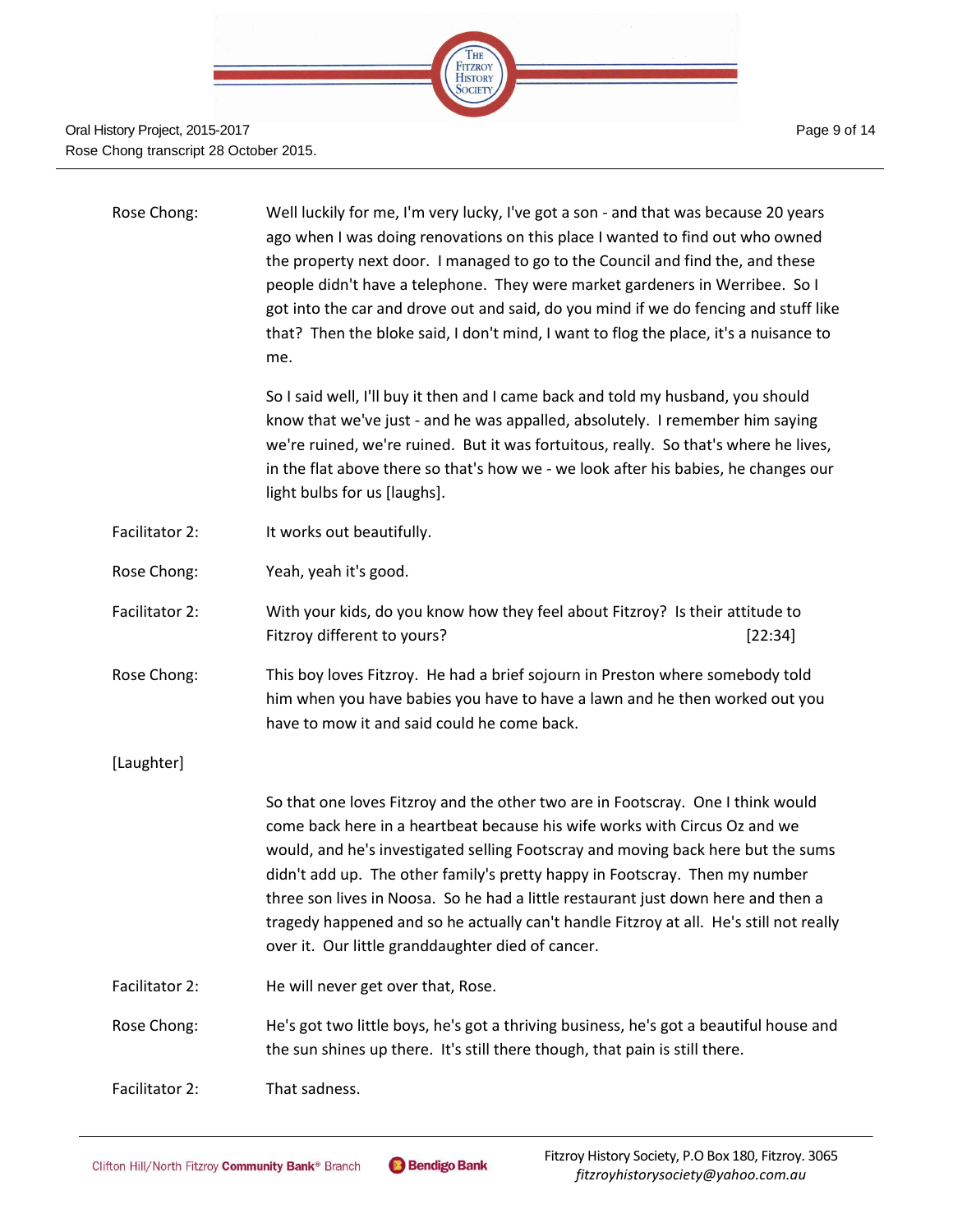

| Rose Chong:    | He somehow thinks that Fitzroy had something to do with it, I don't know. He<br>associates that pain with Fitzroy, so he'll never come back to Fitzroy. But he's<br>doing alright.                                                                                                                                                                                                                                                                                                                                                                                                         |  |
|----------------|--------------------------------------------------------------------------------------------------------------------------------------------------------------------------------------------------------------------------------------------------------------------------------------------------------------------------------------------------------------------------------------------------------------------------------------------------------------------------------------------------------------------------------------------------------------------------------------------|--|
| Facilitator 2: | Do you think that Fitzroy still has, or do you think it ever had, a strong community<br>feel?                                                                                                                                                                                                                                                                                                                                                                                                                                                                                              |  |
| Rose Chong:    | I do, I do and I love it. If I walk down Smith Street there's always somebody that I<br>know - traders, fellow residents, customers - and I didn't feel that when we lived<br>in Coburg. We were on a detached house, we had neighbours that we knew but<br>not like this. We have a street party once a year for south Gore Street residents<br>but I think all - there used to be traders' associations here, but they've sort of<br>fizzled out a little bit. Now Gertrude Street puts on the Projection Festival once a<br>year and that sort of unites us.<br>[25:12]                 |  |
|                | But we used to be slightly at odds with the Council, where traders would want<br>something and the Council would sort of inhibit it somehow, but the Council now<br>seems to be a lot more amenable. We don't have them actively sort of coming up<br>with harebrained things that are going to stop us. They're actually quite trader<br>friendly but there's always that battle between traders and residents, and I think<br>we've got it as harmonious as it could possibly be now but in times gone by it's<br>been a bit difficult.                                                  |  |
|                | Certainly when the nightclubs were all jumping there were difficulties with<br>neighbours. I was always in the middle because I'm a trader and a neighbour and<br>that was always a bit difficult to sort of bridge the gap.                                                                                                                                                                                                                                                                                                                                                               |  |
| Facilitator 1: | Was part of that why the Gertrude Association was formed?                                                                                                                                                                                                                                                                                                                                                                                                                                                                                                                                  |  |
| Rose Chong:    | No, the Gertrude Association is traders only. It's traders only and their big thrust is<br>the Projection Festival. I am not aware that they're involved in any other issues.<br>But we had all sorts of - there was a Gertrude Street Traders' Association, which I<br>think is still logged in at the Council, because I get stuff from the Council from time<br>to time. But some of those traders have moved out, the people that were driving<br>forces. Do you remember where - do you remember Herb who used to run the<br>furniture place which is where Dante, and it was Dante's |  |
| Facilitator 1: | Yeah We did an interview with Menka as well.<br>[27:20]                                                                                                                                                                                                                                                                                                                                                                                                                                                                                                                                    |  |
| Rose Chong:    | Yeah, and he was quite a lively force in the street. There's been a few changes.<br>Manfax used to be across the road where that - I don't know what you call it? The                                                                                                                                                                                                                                                                                                                                                                                                                      |  |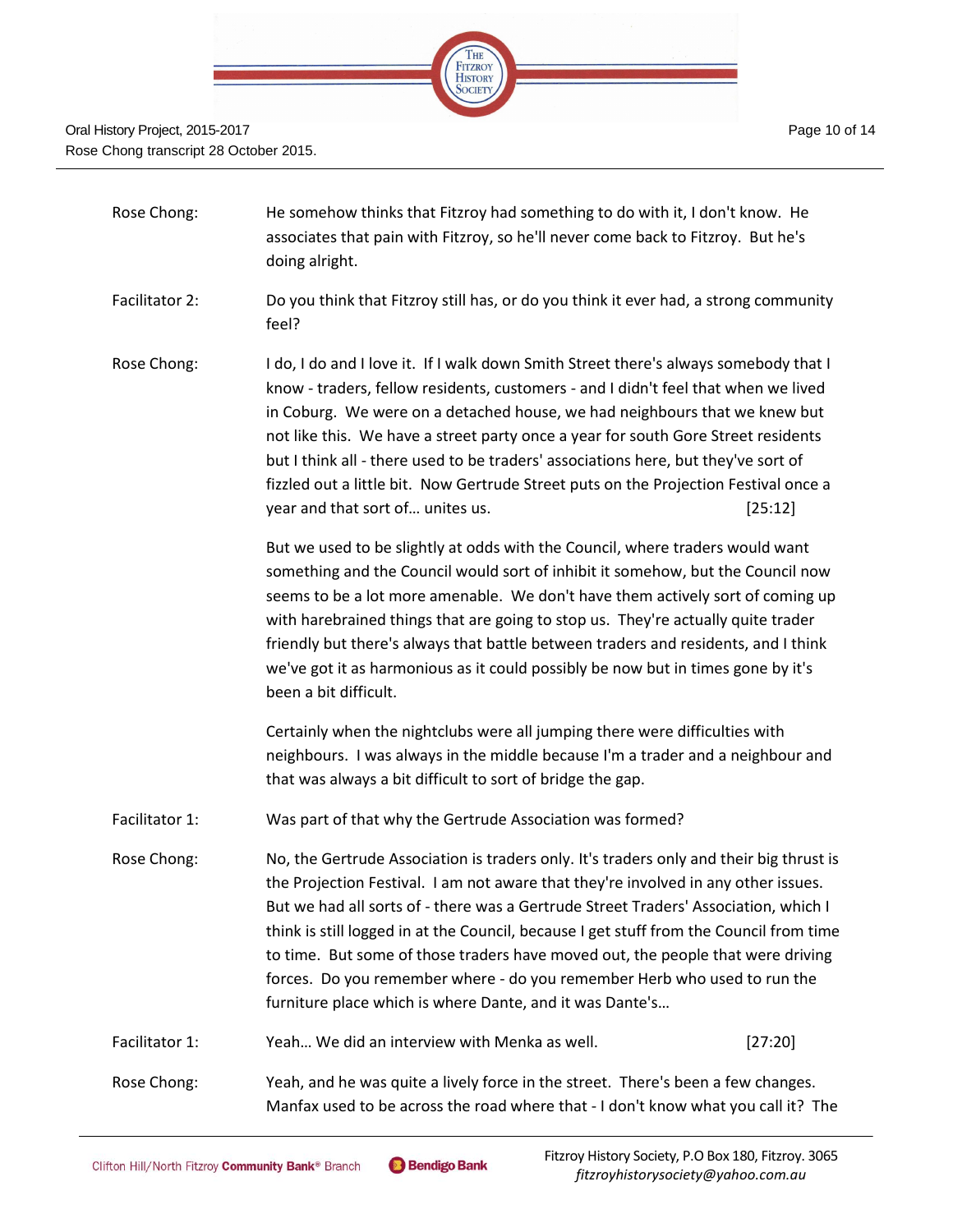

|                | one on the corner, the nightclub. No, one of those, it was one of those like where<br>Porter's is now, they were there. Then we had a wonderful chemist at the other<br>end of the street with                                                                                                                                                                                                                                  |  |
|----------------|---------------------------------------------------------------------------------------------------------------------------------------------------------------------------------------------------------------------------------------------------------------------------------------------------------------------------------------------------------------------------------------------------------------------------------|--|
| Facilitator 1: | Close to Brunswick Street.                                                                                                                                                                                                                                                                                                                                                                                                      |  |
| Rose Chong     | Duncan Reilly. Duncan Reilly was, I was very, very fond of him. He was the grand<br>old man of Gertrude Street and when there were issues in the street we'd go to<br>him and cry and he'd come and sort it out, and he was great. I mean we really<br>miss him and we don't actually have a figure in the street quite, has taken his<br>place really.                                                                         |  |
| Facilitator 2: | Perhaps you.                                                                                                                                                                                                                                                                                                                                                                                                                    |  |
| Rose Chong:    | I [laughs], well I'm only, by virtue of being here for ages. The people in the billiard<br>place, they're pretty good and when we had a bit of an issue with the scale of the<br>new development on the Manfax site they were the - we all met at their place.                                                                                                                                                                  |  |
| Facilitator 2: | The motivators, yes.                                                                                                                                                                                                                                                                                                                                                                                                            |  |
| Rose Chong:    | Yeah.                                                                                                                                                                                                                                                                                                                                                                                                                           |  |
| Facilitator 2: | You moved into Fitzroy at a time when there were, well everybody was referring<br>to Fitzroy residents as bohemians and there were lots of things happening like on<br>the comedy scene and the arts scene and the street festival scene, all that sort of<br>stuff.                                                                                                                                                            |  |
| Rose Chong:    | Yes.                                                                                                                                                                                                                                                                                                                                                                                                                            |  |
| Facilitator 2: | What was your experience of those years?<br>[29:22]                                                                                                                                                                                                                                                                                                                                                                             |  |
| Rose Chong:    | Well I think that is still happening, that is still happening. There's still - I mean the<br>- but that whole independent theatre scene has taken a bit of a battering.<br>Funding, our esteemed government doesn't really foster independent theatre.<br>But the Projection Festival is amazing, really, and growing and attracting artists<br>and it's really grown. I think it's seven years, isn't it? Something like that. |  |
| Facilitator 1: | Yeah, it was 2008. I went through these [clippings] and made notes.                                                                                                                                                                                                                                                                                                                                                             |  |
| Rose Chong:    | Is it really? Is it really?                                                                                                                                                                                                                                                                                                                                                                                                     |  |
| Facilitator 2: | You're both right, it's seven years.                                                                                                                                                                                                                                                                                                                                                                                            |  |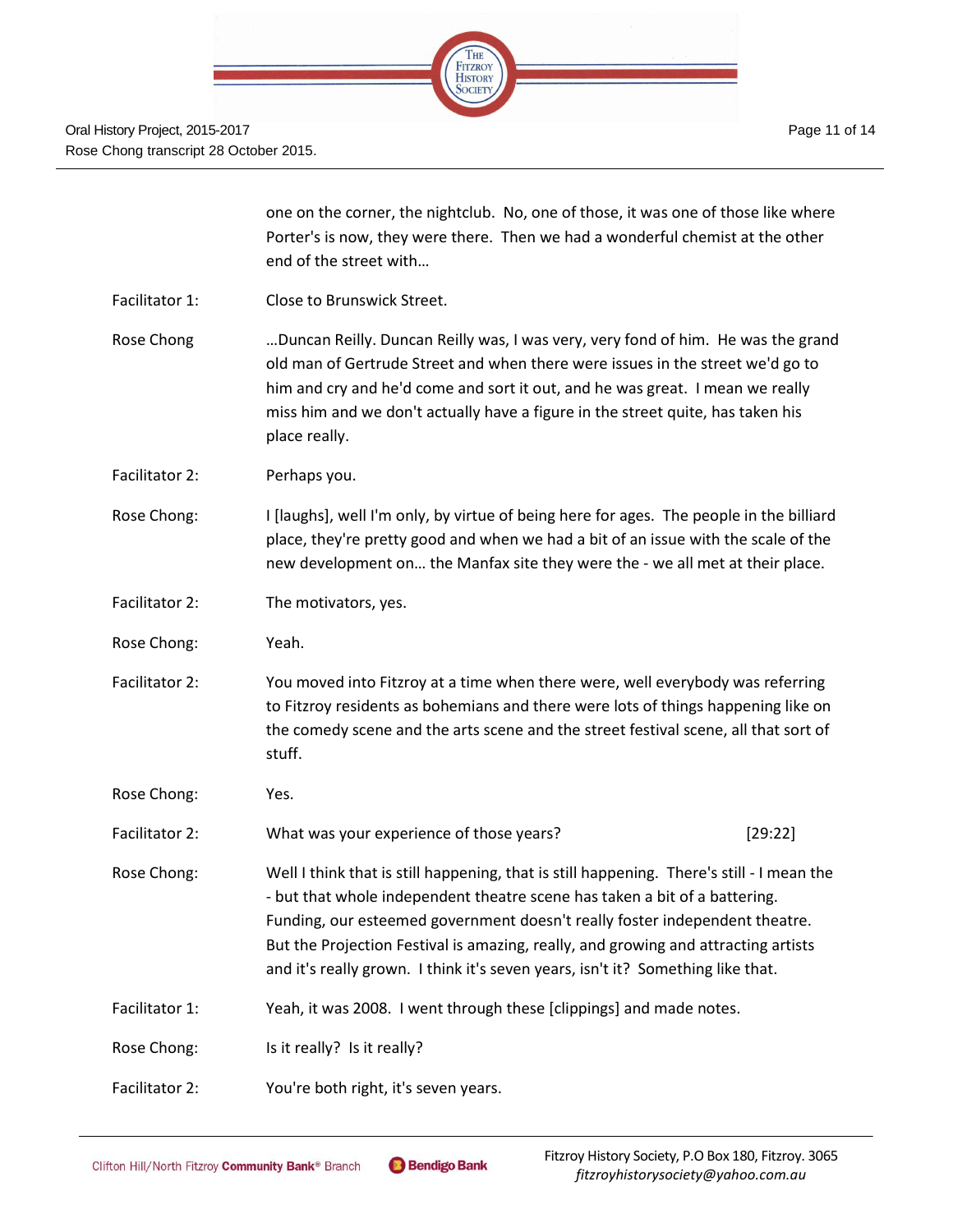

| Rose Chong:    | No, that's really been something that we all work towards and think about and it<br>attracts - and it's a festival that happens when there's no other festivals because<br>it's in the dead of winter. But at the Fringe Festival there were lots of little venues<br>around that popped up around the place. Smith Street has really changed out of -<br>there was nothing much in Smith Street and now that's all sort of come to - I<br>haven't actually been to the new supermarket yet. |
|----------------|----------------------------------------------------------------------------------------------------------------------------------------------------------------------------------------------------------------------------------------------------------------------------------------------------------------------------------------------------------------------------------------------------------------------------------------------------------------------------------------------|
| Facilitator 1: | I've been there just briefly because I decided it's far too big and I can still go into<br>Woolworths because I can duck in, I know where everything is                                                                                                                                                                                                                                                                                                                                      |
| Rose Chong:    | We know where everything is, that's right, that's right. It might make Woollies lift<br>their game, but what's the - aren't they going to close it down and build<br>apartments, or                                                                                                                                                                                                                                                                                                          |
| Facilitator 1: | I haven't heard, but a neighbour told me yesterday that the - I haven't checked it<br>out yet - that Woolworths, if you've got a pension card will give you 10 per cent<br>off now.                                                                                                                                                                                                                                                                                                          |
| Rose Chong:    | Oh, really? Well that, I mean they've got to do something, haven't they? They've<br>got to do something.                                                                                                                                                                                                                                                                                                                                                                                     |
|                | [31:29]                                                                                                                                                                                                                                                                                                                                                                                                                                                                                      |
| Facilitator 1: | Well the first Saturday that Coles was open they even had face painting for<br>children up at Woolworths.                                                                                                                                                                                                                                                                                                                                                                                    |
| Rose Chong:    | Did they really? Well it would be good if they lifted their game a little bit, yep. But<br>this end of Smith Street, from Gertrude Street to Victoria Parade, has always been<br>a bit left behind but the signs are that that's being given a lift. There's a<br>marvellous coffee shop down the other end, Major Major, have you been there?                                                                                                                                               |
| Facilitator 1: | No, not yet, no.                                                                                                                                                                                                                                                                                                                                                                                                                                                                             |
| Rose Chong:    | Fantastic, really good. So it's - I think - I love living in this area, I couldn't imagine -<br>I've just come back from overseas, actually. We had six weeks, because I'm from<br>England, visiting people and it's lovely over there but I just think oh, I'm so glad to<br>be back.                                                                                                                                                                                                       |
| Facilitator 1: | No, I can't imagine living anywhere else.                                                                                                                                                                                                                                                                                                                                                                                                                                                    |
| Rose Chong:    | No. Where do you live?                                                                                                                                                                                                                                                                                                                                                                                                                                                                       |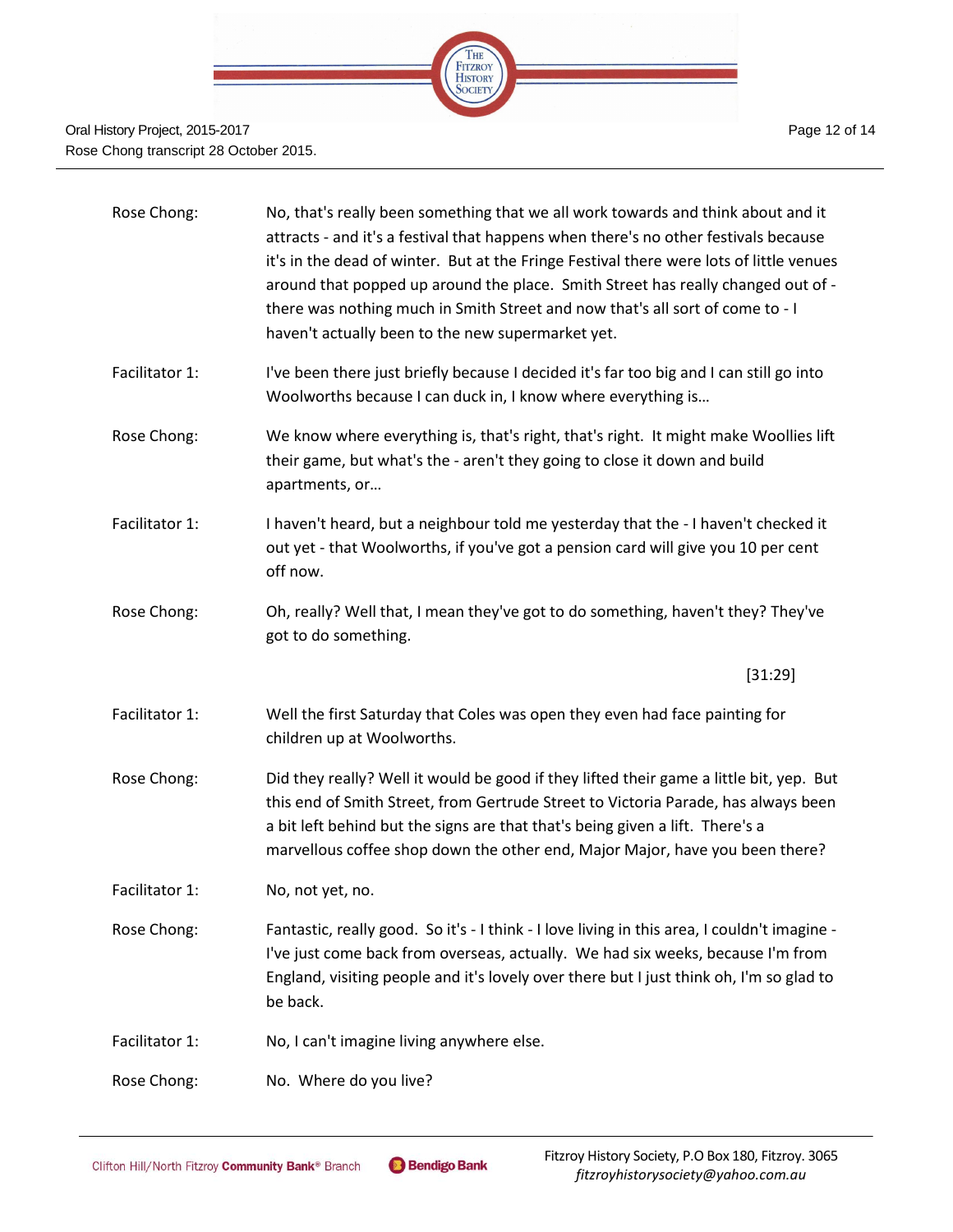

| Facilitator 1: | Webb.                                                                                                                                                                                                                                                                                                                                                                                                                                                       |  |
|----------------|-------------------------------------------------------------------------------------------------------------------------------------------------------------------------------------------------------------------------------------------------------------------------------------------------------------------------------------------------------------------------------------------------------------------------------------------------------------|--|
| Rose Chong:    | Webb Street. I know, yes I know. Yep, I know. There's somebody there who has<br>accommodation to let, I don't know whether she's still got it, she's got                                                                                                                                                                                                                                                                                                    |  |
| Facilitator 1: | Oh, there's a four or five star accommodation, yes.                                                                                                                                                                                                                                                                                                                                                                                                         |  |
| Rose Chong:    | Yeah, you rent the whole house, don't you? It's got                                                                                                                                                                                                                                                                                                                                                                                                         |  |
| Facilitator 1: | Yes, I looked up Webb Street and there was this place, yeah.<br>[32:55]                                                                                                                                                                                                                                                                                                                                                                                     |  |
| Rose Chong:    | Yes, it's called I think it's called number something Webb Street.                                                                                                                                                                                                                                                                                                                                                                                          |  |
| Facilitator 1: | 37 or some number like that, yeah. There's the other one that's south, oh I can't<br>remember the name, but it's not the whole thing. Oh, I can't think what it's called<br>but it's apparently a very nice                                                                                                                                                                                                                                                 |  |
| Rose Chong:    | The art. Yeah, now that - yes, I've forgotten the name of the person who runs<br>that. She's a Fitzroy identity [laughs].                                                                                                                                                                                                                                                                                                                                   |  |
| Facilitator 1: | Well one other thing crossed my mind before, but - let me think. So                                                                                                                                                                                                                                                                                                                                                                                         |  |
| Rose Chong:    | [Laughs]. Are you still making films?                                                                                                                                                                                                                                                                                                                                                                                                                       |  |
| Facilitator 2: | Should we - have we finished the interview?                                                                                                                                                                                                                                                                                                                                                                                                                 |  |
| Rose Chong:    | What more do you Is there any                                                                                                                                                                                                                                                                                                                                                                                                                               |  |
| Facilitator 2: | Do you have any more questions?                                                                                                                                                                                                                                                                                                                                                                                                                             |  |
|                | [34:00]                                                                                                                                                                                                                                                                                                                                                                                                                                                     |  |
| Rose Chong:    | No stone left unturned? Any corner in my life you'd like to ferret out?                                                                                                                                                                                                                                                                                                                                                                                     |  |
| Facilitator 2: | Just one thing, what are you working on mainly now? Obviously you're running                                                                                                                                                                                                                                                                                                                                                                                |  |
| Rose Chong:    | Up here I do the mundane which is fix these zips and repairs, and then I make<br>things for the shop, half of which I have no idea what they are. See that dress<br>over there, the one that we've had to paint the orange circles on. It comes from<br>some movie, some - it's, there's a parallel universe that goes on, to do with<br>movies and stuff on the telly and characters and stuff. I don't know what that is,<br>but I just do what I'm told. |  |
| Facilitator 2: | So you still do some work for film and television.                                                                                                                                                                                                                                                                                                                                                                                                          |  |